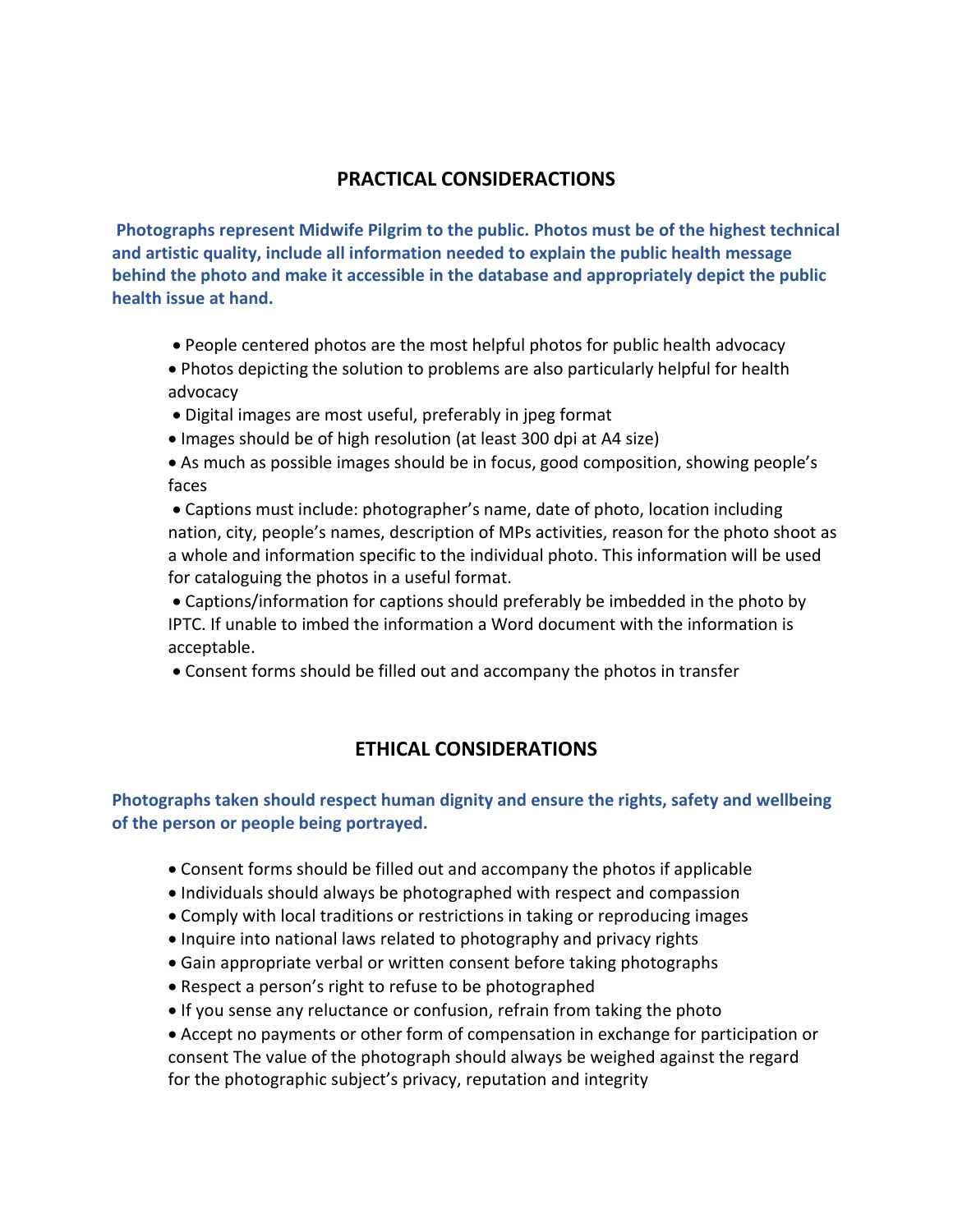- Do not use photos of nationals from one country to denote nationals from another country
- Collect complete caption and crediting information (date, specific location, description of subject(s), what are they doing, program, names)

### **PHOTOGRAPHING CHILDREN AND ADOLESCENTS**

**All efforts should be made to cover children in an age-appropriate and culturally sensitive manner. Standards for children are adapted from UNICEF's guidelines and the UN Convention on the Rights of the Child.** 

- The best interest of the child must always be paramount, including over advocacy for children's issues and the promotion of child rights
- Before photographing or filming a child or adolescent, obtain consent from the child or a parent or guardian as appropriate per social, cultural context and child's age

• Before photographing or filming a child/adolescent, the child should have the purpose of the photo/film and how the photograph or film will be used explained and children must participate as able in decisions affecting them

• Children/adolescents should always be adequately clothed and not in poses that could be seen as sexually suggestive

• Do not publish an image which might put a child, sibling or peer at risk even when identities are changed, obscured or not used

• Pay attention to where and how the child is photographed. Ensure the child's comfort and consider the effects of surroundings on the child during the photo and after its publication

• Consider changing the name and obscuring the image of current or former child combatants, asylum seekers, refugees or internally displaced persons

## **CONSENT**

#### *Obtaining Consent:*

Obtaining verbal consent is always encouraged. Whenever possible, establish a relationship before taking photographs.

#### *Informed Consent:*

Reasonable attempts should always be made to obtain informed consent of the individuals portrayed. Consent includes ensuring the individual understands the implications, purpose and potential use of the photograph. The aim with consent is to do your best to ensure respect for the individual's autonomy and privacy and to avoid harming the individual through inappropriate publication of their image or their story. Consent is voluntary and can be revoked at any time.